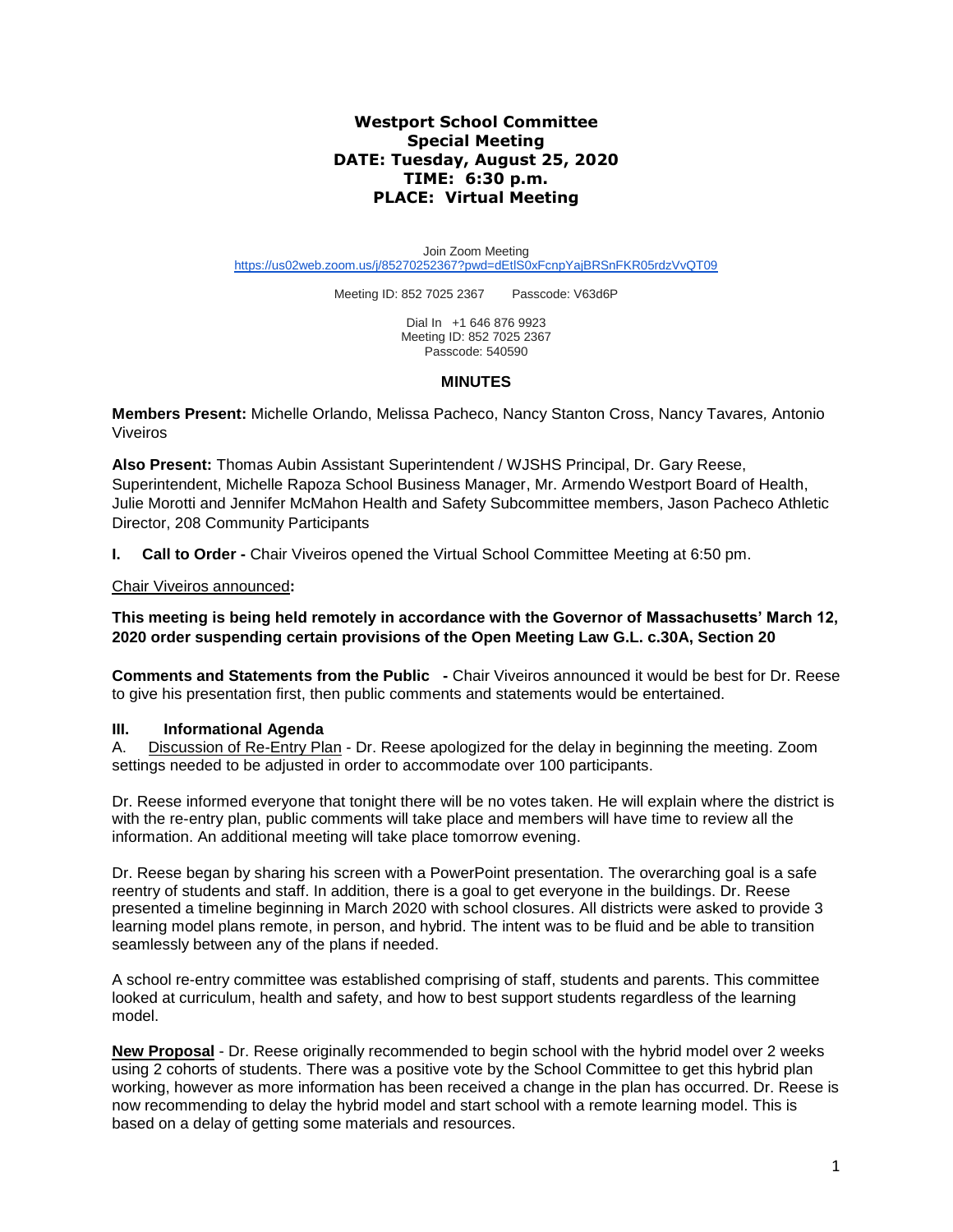Dr. Reese acknowledged that plans are very challenging and consistently changing. Meetings with the Commissioner of Education are taking place on a regular basis for clarification. They are preparing for the unknown.

# Other information:

There will be a 10 day delay for students to begin, offering Professional Development to teachers. Teachers will work in buildings, maintaining appropriate social distancing, and wearing masks, etc.

Remote model will have specific schedules during the day and be more structured. There will be live instruction presented by teachers to students. Re-evaluate in beginning of October to determine when to pivot to hybrid.

Families choosing complete remote access will be using the platform provided by the state.

Grab n Go Food Program will be available no matter what model.

# Students from special populations were discussed:

--Students with disabilities that receive instruction to substantially separate classroom will come into the building.

--Students that receive some types of academic instruction, on IEP's, EL's, Language Program, etc. will be in-person on Mondays to work with staff members one hour in afternoon. Small group, one staff member. Tuesday - Friday remote with virtual check-in to monitor and support.

--Students that receive speech, PT, OT services will be in school, if not possible, then remote. --Students on 504 plans discuss on an individual basis how to provide accommodations at home --Pre-school students in person small group size - 4-year old's 2 ½ days, 3-year old's 2 days. HEPA units to be placed in classrooms.

Although orders were placed back in May, not all items have arrived. Everyone is competing for same products. A list of items ordered and received, ordered not yet received, and not ordered yet were reviewed.

Additional protective measures - On September 7, a professional company will clean HVAC systems, HEPA air filtration or UVC Systems will be placed, balancer for HVAC systems, tree removal at WES and WJSHS to extend outdoor learning opportunities, door for MAC Office, and installation of plexiglass partitions.

Facilities Mr. Aubin and Mr. Duarte - Mr. Aubin shared they have ordered 50 HEPA purifiers for delivery next week with another 200 ordered costing \$140,000. Cleaning and disinfecting materials have been ordered for a cost of \$96,000. A company will begin cleaning HVAC systems on September 7 taking approximately 4 weeks. A 2<sup>nd</sup> company will do balancing of the HVAC systems. Electricity and amperage can run with no problem with some adjustments needed. UV System would take 10-12 weeks, needing 224 hours for 5-6 weeks for installation running to end of December if this option is chosen.

Board of Health - Mr. Armendo from Westport Board of Health is working with the School Department with input and recommendations along with guidance from state. Schools should adopt combinations and strategies to make them as safe as possible. Mr. Armendo visited schools, there are many questions raised with more work still needed. He mentioned the buildings are safe for staff without purifier units and fans or UVC systems, as long as masks and social distancing is used. Students should not enter the buildings. Introducing more people into buildings gives a chance for the virus to spread. There should be a remote start until ventilation and other things are ready.

# B. Discussion of Re-Entry Subcommittee Information

Health and Safety Subcommittee - Julie Morotti Health and Safety Subcommittee member mentioned this subcommittee is a smaller group from the Re-Entry Committee. Ms. Morotti covered 3 items.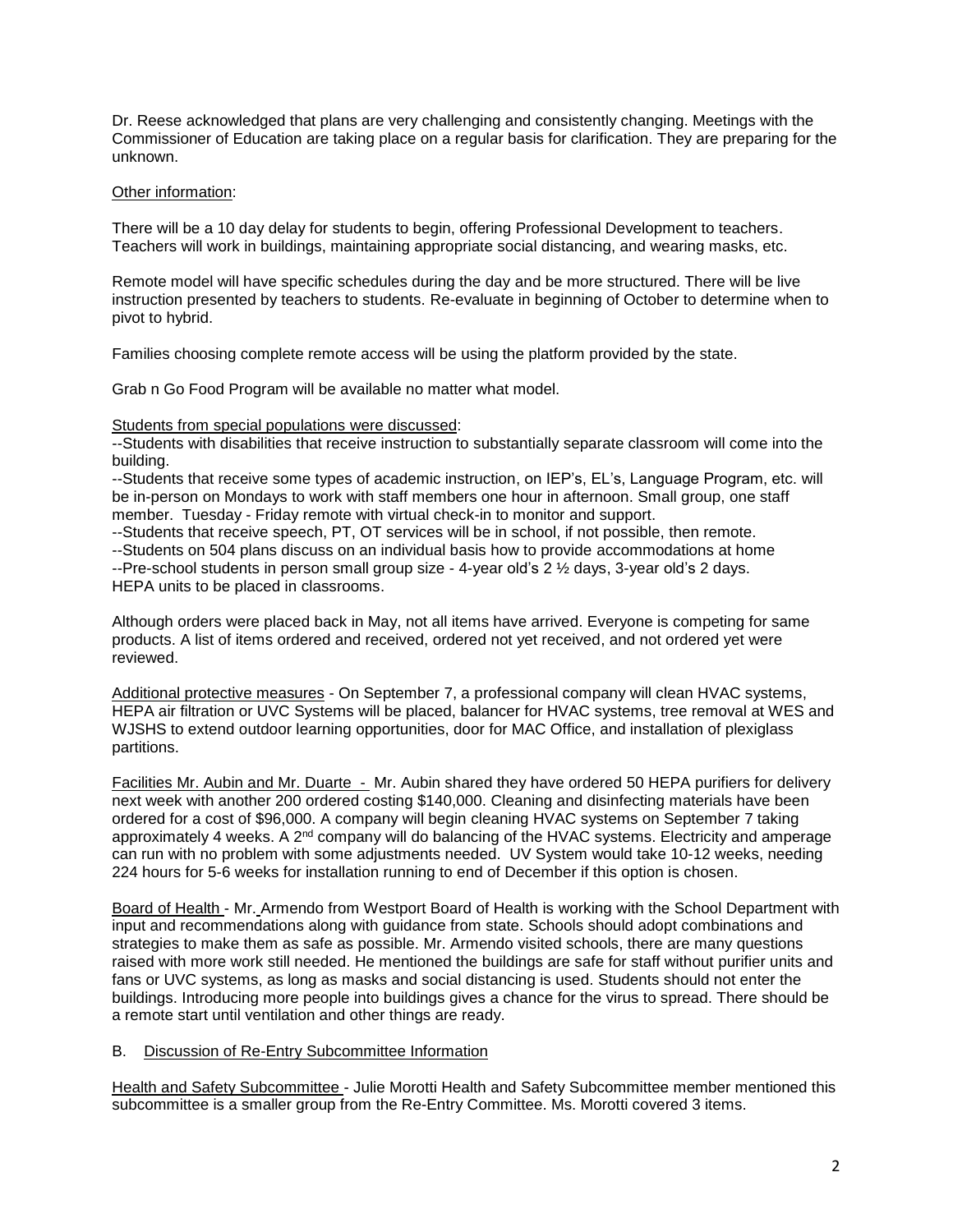- 1. Create policies for when kids return on bathroom breaks, mask breaks, signage, cafeteria plans and procedures, arrivals, snack breaks, water bottles.
- 2. Recommend to email parents page 33 of the Re-entry Plan discussing what parents can do. Also place on school website.
- 3. Recommend each school have their own Health and Safety Committee.

Jennifer McMahon Health and Safety Subcommittee member reported they discussed circulation and air exchange options, used Erin Bromage as a resource to work with risk mitigation, masks and distancing would be a safe way to return for teachers, open windows, moving items in classrooms if not necessary for easier cleaning and minimize adults in each room.

# C. Discussion of School Athletics Program

Athletics Mr. Pacheco and Mr. Aubin - Mr. Aubin explained that sports will be challenging for the district. Different schools are doing different things and this is creating a problem. Mr. Pacheco reported that the MIAA came out with guidelines for the Fall with the creation of 4 seasons. They are still having meetings. Mr. Pacheco wants to offer sports at a safe time.

**Comments and Statements From Public** - Chair Viveiros announced a 3 minute or less timeframe for each person that would like to speak.

Adrienne Beauregard thanked everyone for all their hard work. She asked about the start for K. She mentioned Erin Bromage's opinion about transmission from kids to adult being much lower, especially under age 10. K-1<sup>st</sup> graders more difficult to do remote. She asked if the buildings have been looked at.

Rachel Lambower agrees with the person above and recommends to think about Kindergarten doing a 2 day schedule in person.

Jennifer Medeiros a K teacher, asked if there was some way to do a hybrid or half day for the younger children so they can be face to face.

Julie Jodoin mentioned connectively in the buildings and equipment for the teachers. She asked if teachers would teach from classrooms.

Amy Pacheco - She has a 1st grader and asked about how much work can be done with air issues. She requested a remote learning outline/schedule in order to help her child and to better accommodate household needs. She also mentioned that teachers should be careful about comments on social media.

Mark Carney thanked everyone for all their hard work. He is disappointed at the decision for a hybrid plan and mentioned it is hard to keep the older students engaged. Bringing students back as soon as possible when safe is preferred.

Lindsey Cabral agrees with others and wants younger grades to go back hybrid.

Stacy Silva-Boutwell asked where will mask breaks be taken and how will students who do not wear masks be separated? What is the plan to protect from outside intruders?

Sarah Smith works with infectious disease protocols and wants to share information. COVID 19 is an aerosol generating disease spread by cough, sneezes, and droplets. She has seen people working first hand with patients COVID positive. When both are wearing masks there is no transmission. Right now, is the safest time to have students go back before the uptick in flu season and having higher numbers of staff and students entering buildings.

Nicole Potter thanked everyone and mentioned her child lost instruction in March. She is concerned about development of reading skills. She would like the committee and administration to relook at the proposed